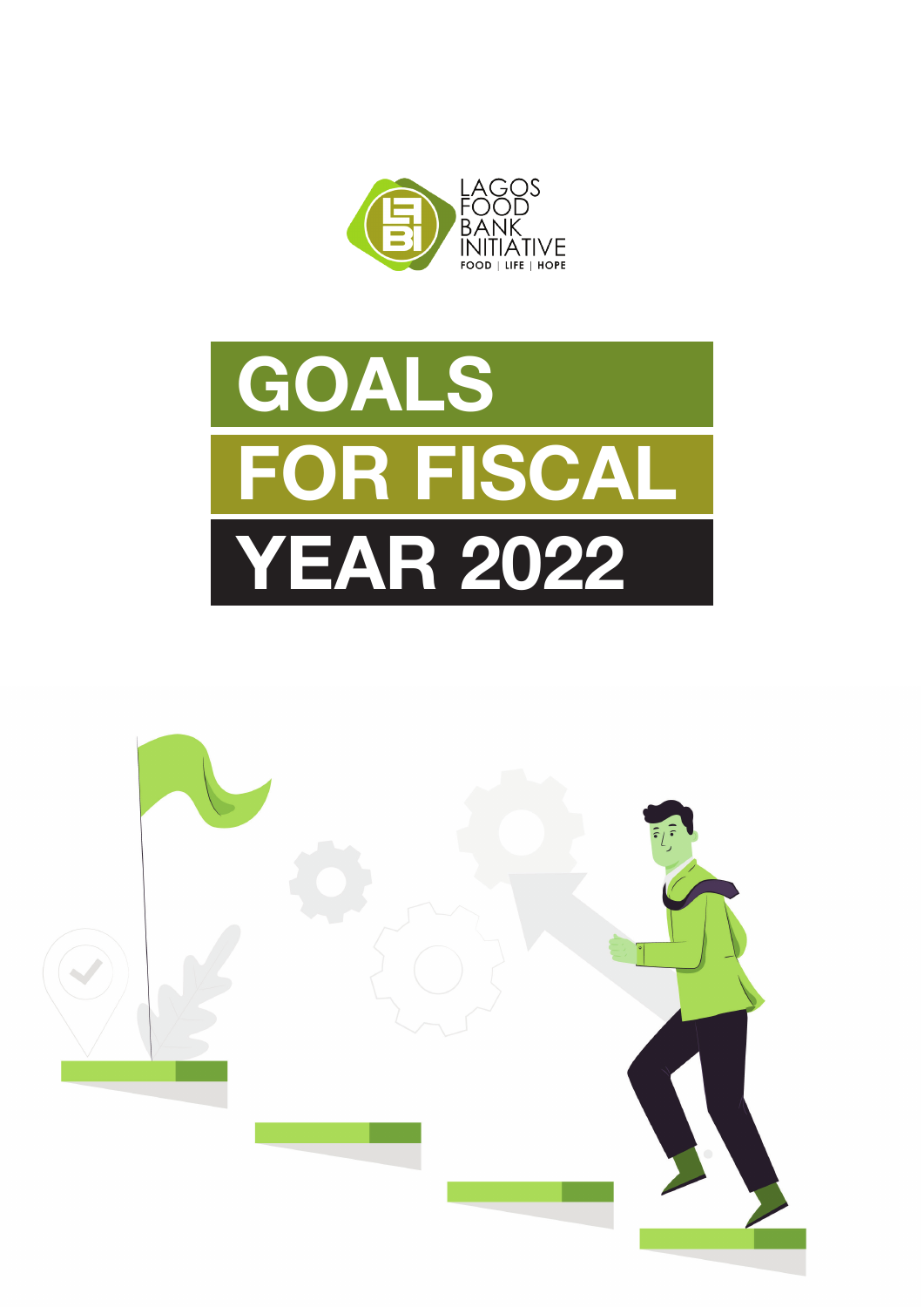# Goal 1:

Raise N 415million (\$1,000,000) in annual revenue which will enable us to maintain and expand our humanitarian services across board.

Strategy: Increase awareness of the Food Bank and its activities; grant sourcing and partnerships, solicit support from corporate organizations and the civil society; Organize food fundraising events; implement a more robust Management System and portfolio structure for multi-revenue channels; Build cause marketing infrastructure; Utilize volunteer and other industry expertise.

Capacity to Achieve Goal: Staff; Volunteer consultants and Board member contacts, brand advertisement and general networking.

Measurement of Achievement of Goals: Tracking of financial and accounting reports, portfolios, etc; Ensure compliance with Corporate Affairs Commission requirements regarding Returns and Audit.

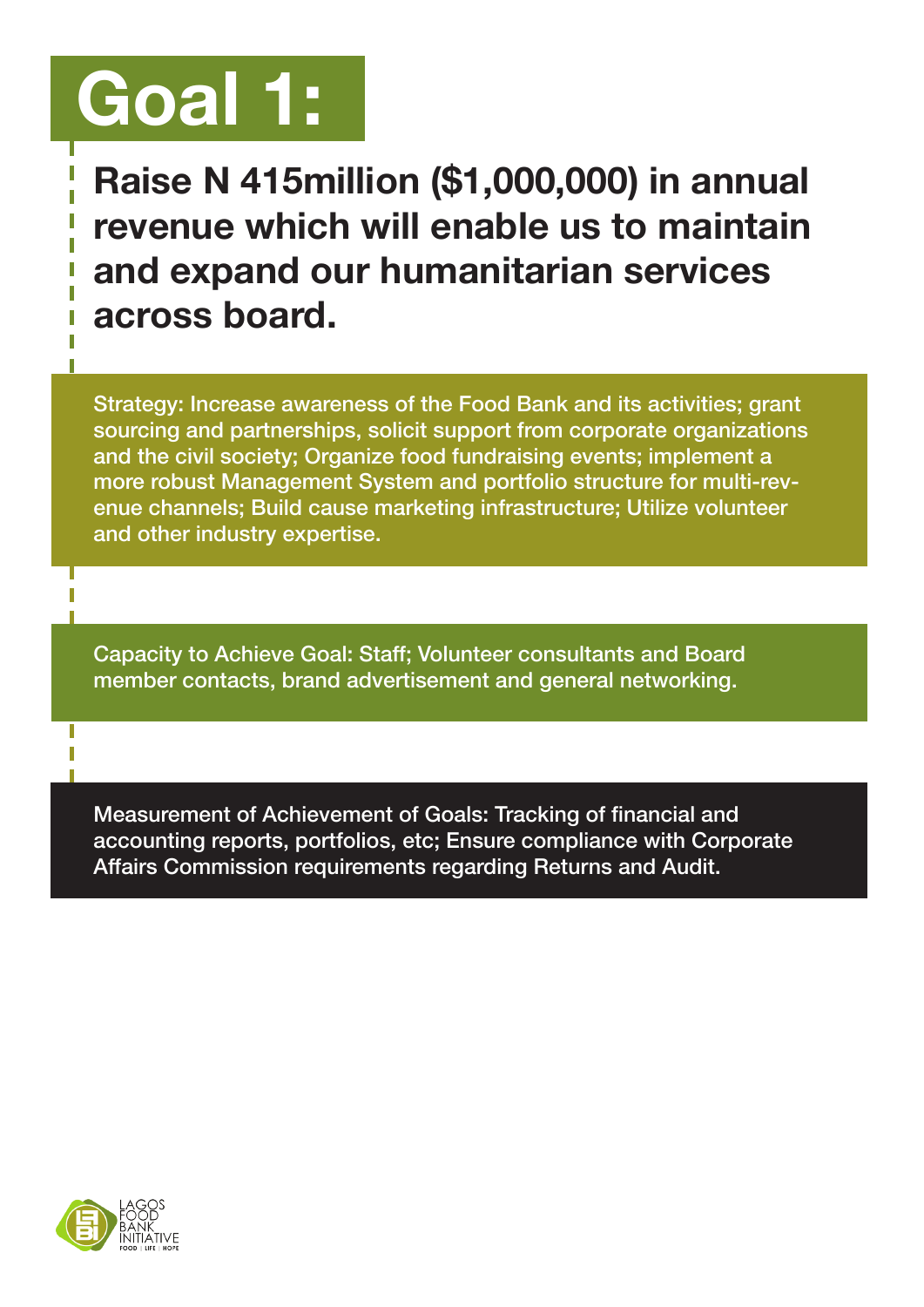# Goal 2:

Reach at least 400,000 (Four hundred thousand) persons consisting mainly of indigent food insecure families, beneficiaries with diet related diseases, children, widows and the aged and most vulnerable in society.

Strategy: Develop and maintain food donor relations with particular emphasis on corporate partnerships and philanthropists. Increase awareness of the Food Bank and its activities; grant sourcing and partnership; solicit support from corporate organizations and the civil society; adopt more beneficiary NGOs.

Capacity to Achieve Goals: Increase volunteer intake, expand Food Bank infrastructure; Recover and distribute food items through utilization of our Food Bank infrastructure and other partner agencies.

Measurement of Achievement: Monthly and quarterly tracking of received donations of food items and monthly distribution reports; Tracking of increase in volunteer intake and beneficiary NGOs.

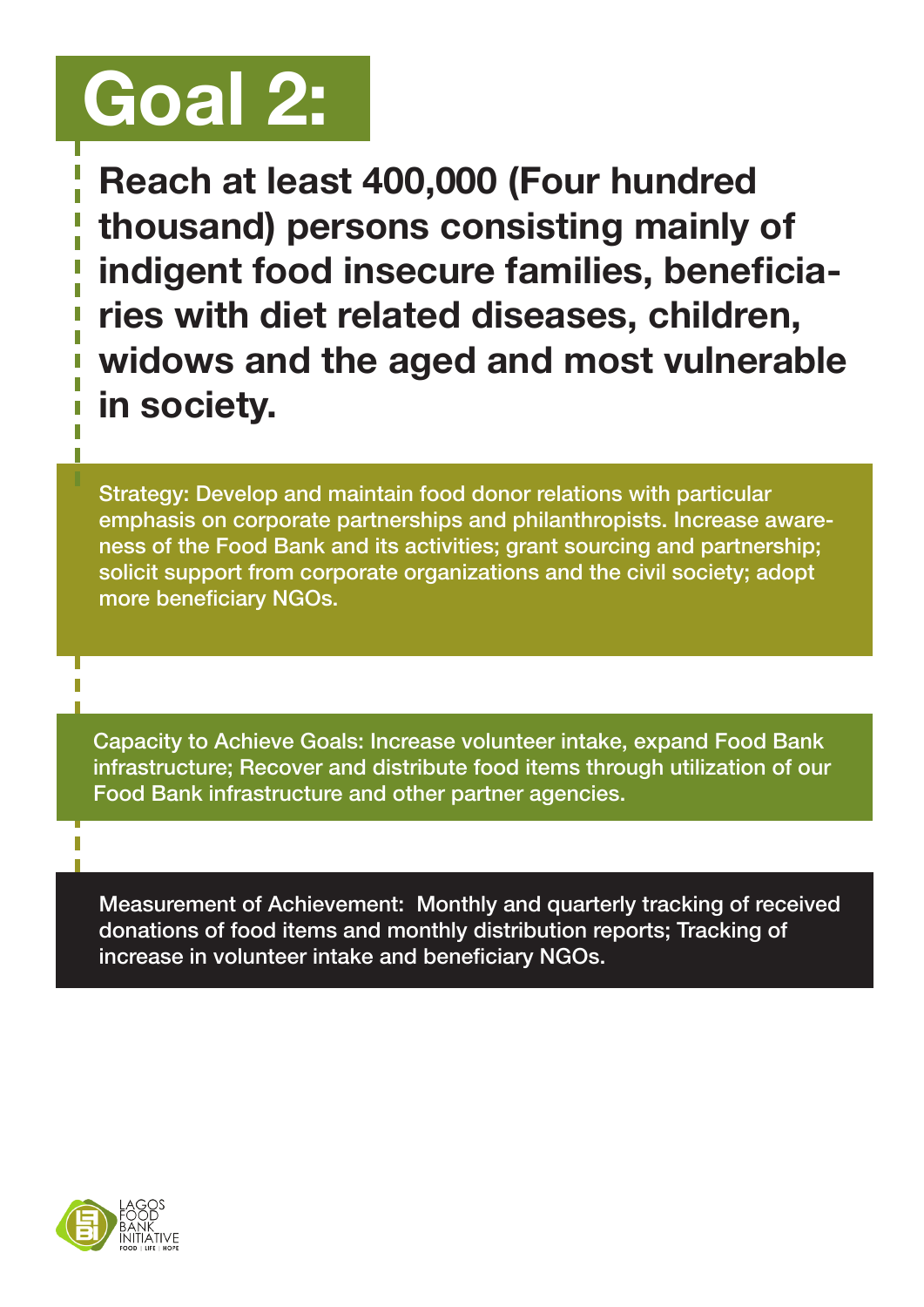# Goal 3:

#### Increase food supply and refine distribution strategies.

Strategy: Increase the amount of food we rescue by 30%, Increase agricultural donations, acquire at least one more 30-seater Coaster Bus and a refrigerated trucks to help with movement, logistics and distribution of food, develop and build 2 more community hubs, acquire a warehouse of 3500 sq meters for receiving, sorting, repacking, storage and loading food items.

Capacity to Achieve Goals: Staff; Volunteer consultants and Board member contacts and general networking.

Measurement of Achievement: Monitoring monthly milestones on infrastructure developments; Monthly and quarterly tracking of received donations of food items, purchased food items and monthly food distribution reports.



T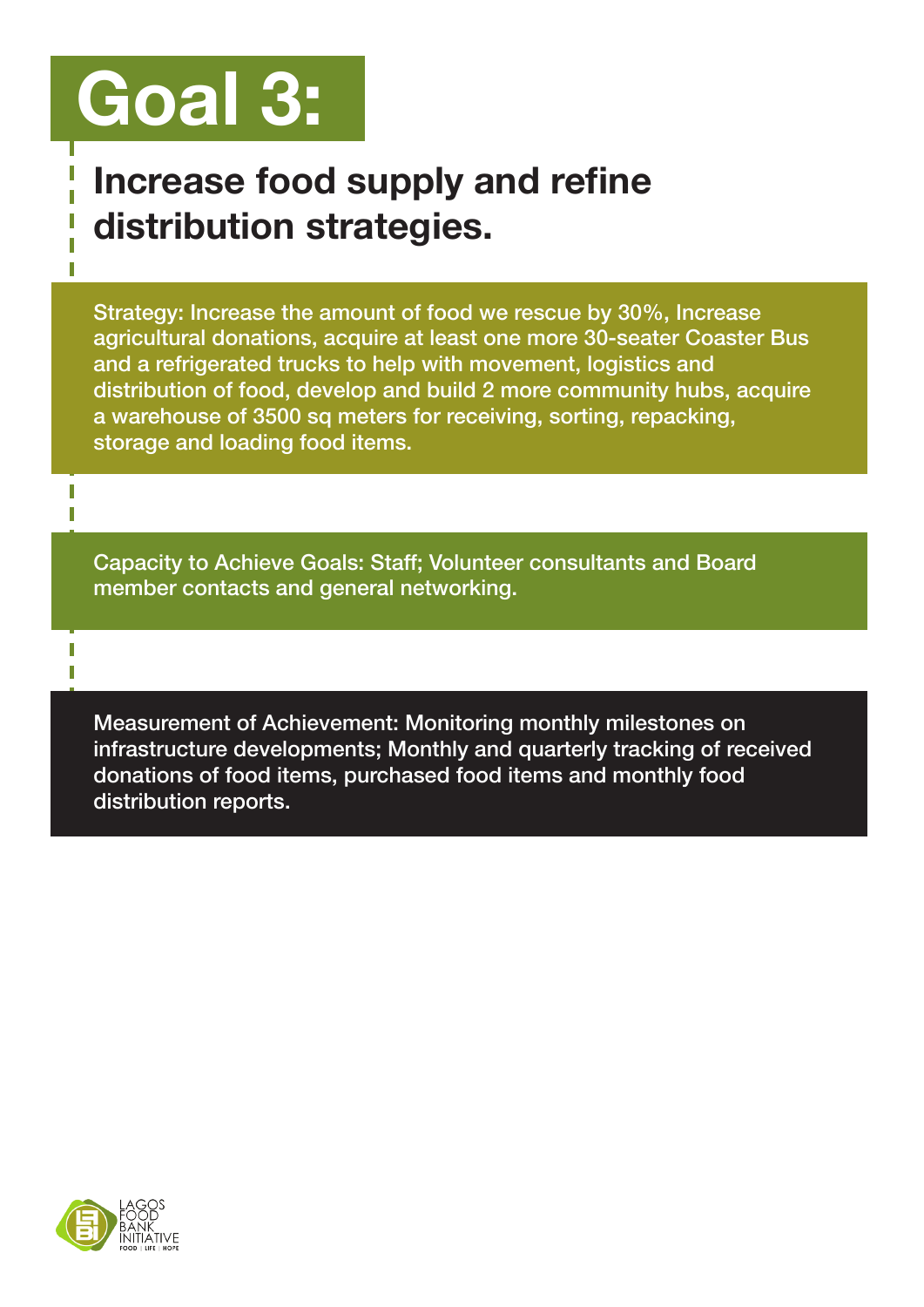# Goal 4:

П T T,

T T

П

### Capacity Building

Strategy: Increase human resources and staff strenght, warehouse capacity, cold chain capacity, locations, nutrition hubs in communities and fleet. Create a decentralized system for specific programs like EDUFOOD

Capacity to Achieve Goals: Food bank resources, staff expertise, a strong LFBI volunteer base, donors and partners.

Measurement of Achievement: Increase in number of staff, procurement of warehouse and fleet, start-up of new food bank locations and hubs.

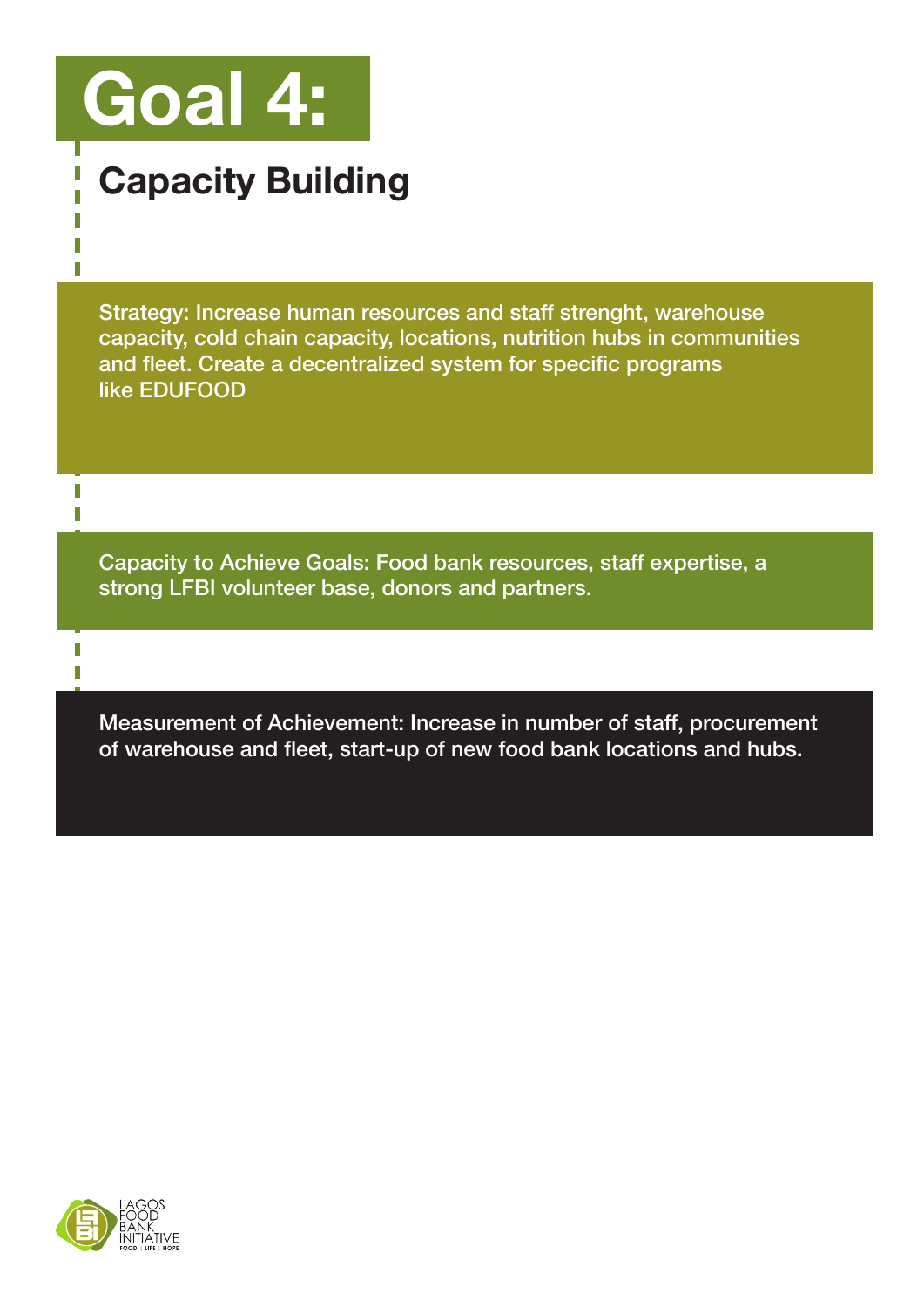### Goal 5:

П

T I.

#### Strengthen EDUFOOD, NUMEPLAN and NIDS programs. T

Strategy: Expand and refine the EDUFOOD Program to reach at least 5000 children, expand and refine the NUMEPLAN Program to reach at least 1000 beneficiaries, source for more beneficiaries through partnership with PHCs to further strengthen the NIDS program, secure financial and food resources from donors and partners for long-term sustainability.

Capacity to Achieve Goals: Food Bank staff, Professional Volunteers like dieticians, nutritionist, doctors, Primary Health Care officers, Malnutrition Trackers and Community Leaders.

Measurement of Achievement: Number of children and women enrolled in the EDUFOOD and NUMEPLAN programs, number of diabetic patients enrolled into the NIDS program and number of women, children and diabetic patients with improved health and nutritional status.

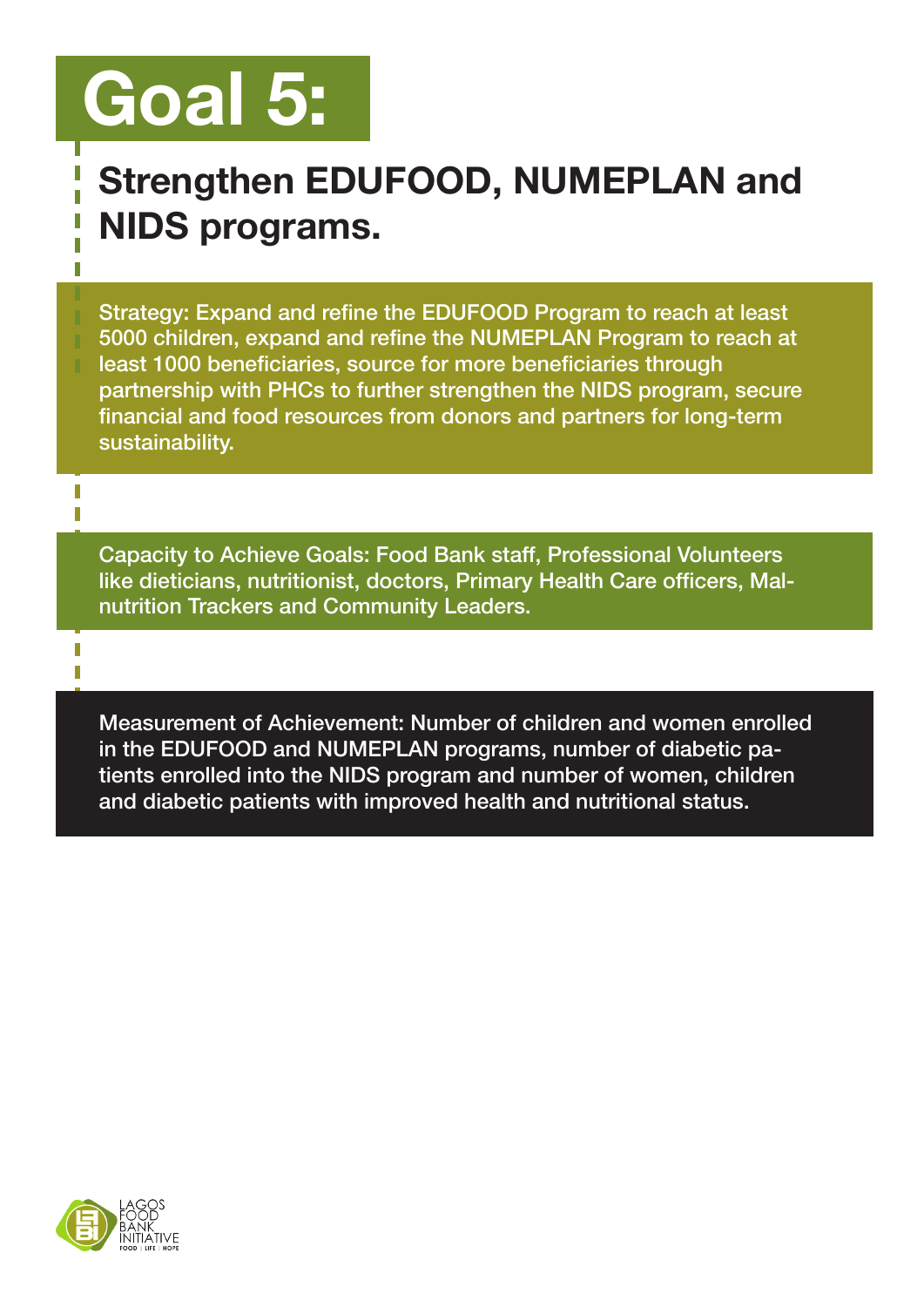## Goal 6:

#### Strengthen programs that improve economic status of beneficiaries.

Strategy: Expand and refine the Family Farming Program; by support-

ing, training and enrolling at least 100 beneficiaries and partnering them with agricultural partners, corporate entities, seed and fertilizer distributors, government agencies (like Ministry of Agriculture); expand and refine the Job placement program by connecting beneficiaries to various industries where their skills will be needed, provide seed funding to beneficiaries for SMEs.

Capacity to Achieve Goals: Food Bank staff, Volunteers, Community leaders, employer companies, private individuals.

Measurement of Achievement: Feedback from at least 50 beneficiaries who have been successfully empowered.

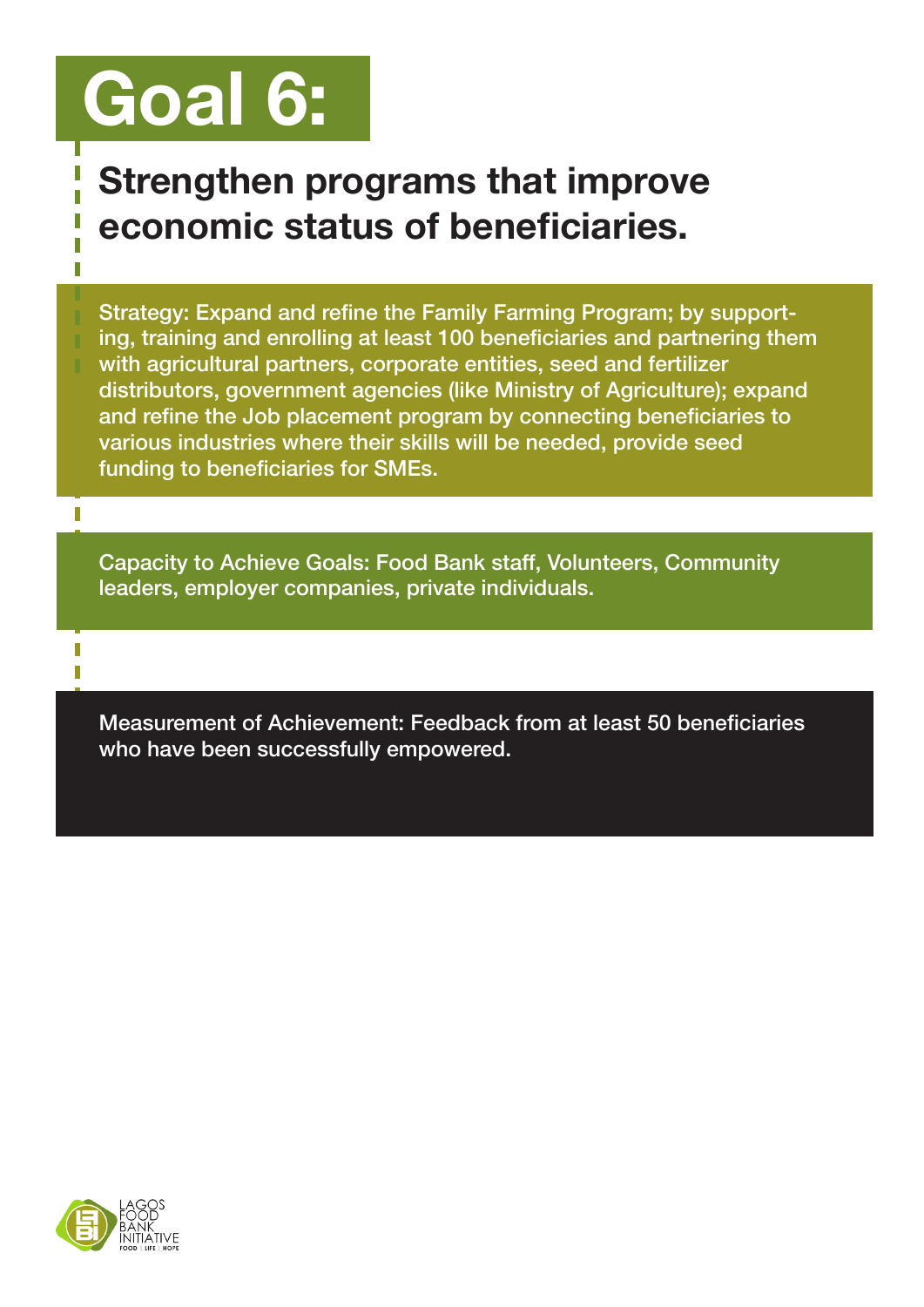## Goal 7:

#### Expand and Sustain Beneficiary NGO networks.

Strategy: Establish proactive NGO recruitment and support, extend beneficiary NGO network to 5 more neighboring states outside Lagos, register at least 100 additional beneficiary NGOs and new food bank initiatives, provide seed grants to start up NGOs/ food bank initiatives, create a Food Banking Network in Nigeria to mentor all other emerging Nigerian food banks.

Capacity to Achieve Goals: Food Bank staff, Volunteer consultants and Board member contacts, social media, main-steam media and general networking.

Measurement of Achievement: Quarterly tracking of beneficiary NGOs and new food bank initiatives enrolled under the Lagos Food Bank platforms to receive support.



п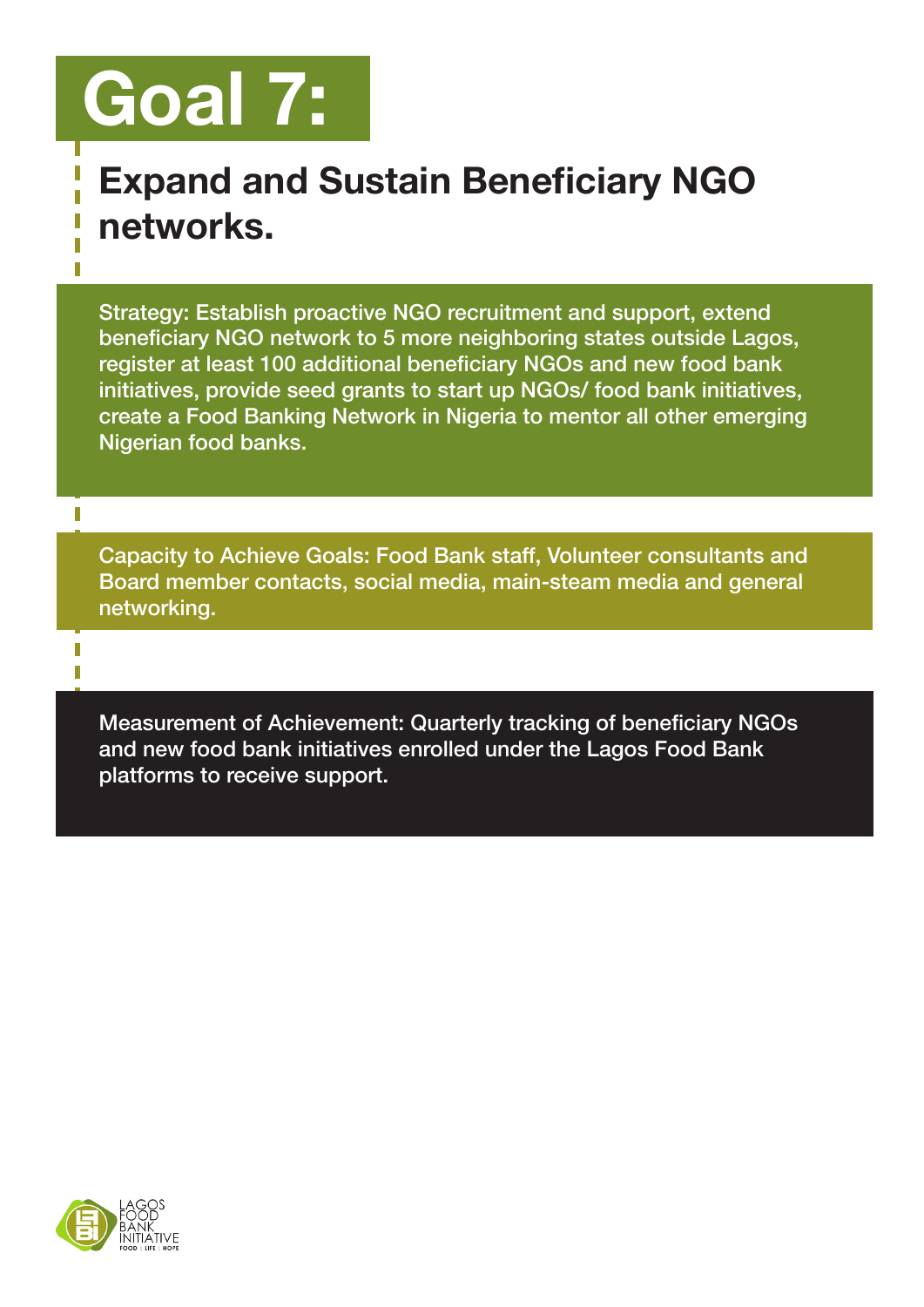### Goal 8:

#### Achieve 70% donations towards our daily/ monthly food relief intervention programs.

Strategy: Work aggressively to increase awareness for food donations. Secure partnership with hospitality organizations such as hotels, restaurants as well as supermarkets and superstores, improve relationship with existing and future donors.

Capacity: Volunteers, Lagos Food Bank Administrative staff, board members.

Measurement of Achievement: Zero expenses on food purchase at the local market.

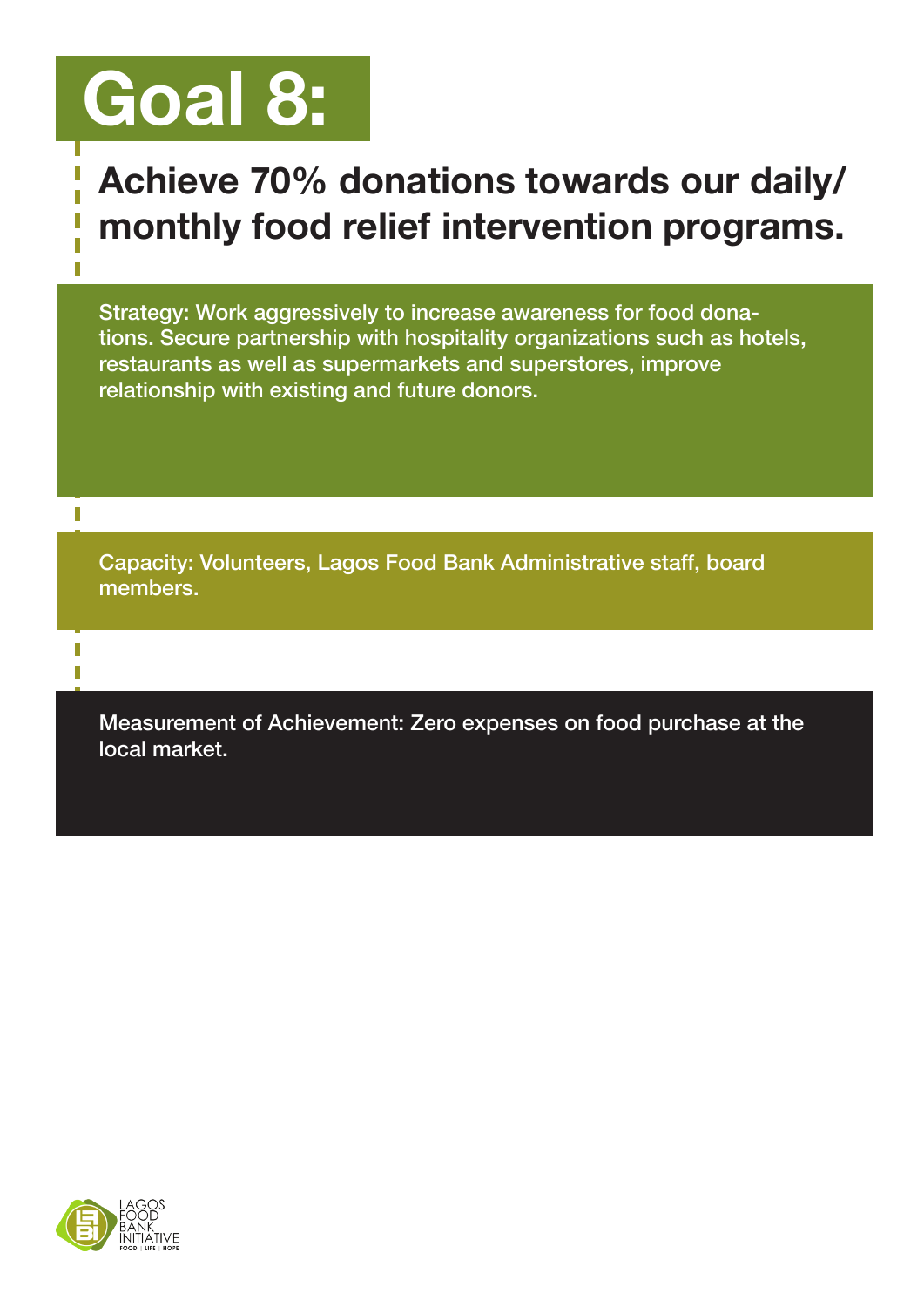## Goal 9:

#### Expand Food Relief Intervention to additional 7 neighboring states in Nigeria through beneficiary NGOs.

Strategy: Identify more beneficiary NGOs in 7 neighboring states, support and work with them to aid implementation, funds transfer for food purchase, provide technical assistance.

Capacity: Administrative staff, volunteers, Beneficiary NGOs and community heads.

Measurement: Number of beneficiary NGOs enrolled; number of beneficiaries reached by NGOs.



I Ī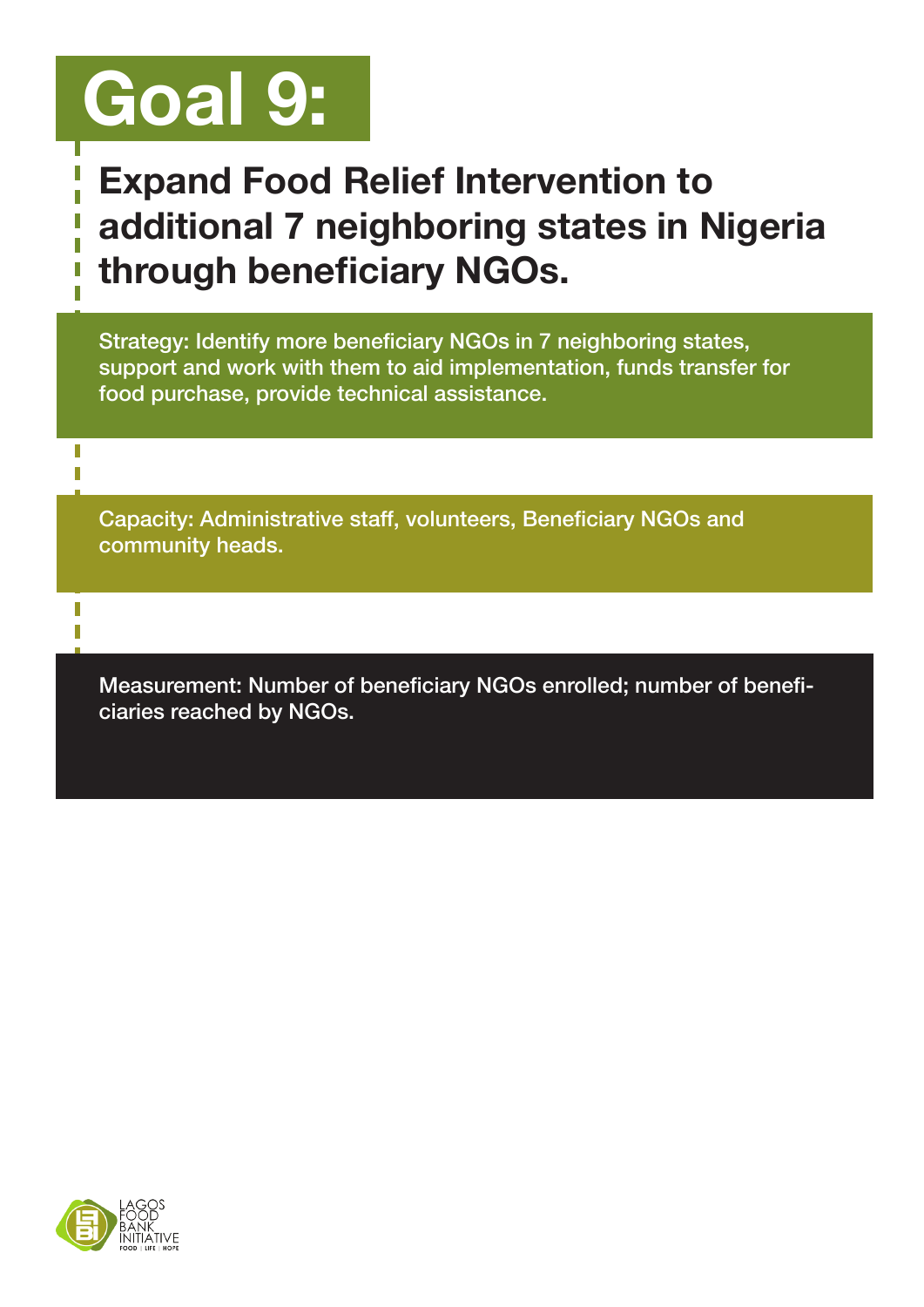# Goal 10:

Ī

Ī П

T

#### Increase Awareness on Programs and Impact

Strategy: Maintain and create partnerships through extensive networking and proactive collaboration with the media, Increase budget for Instagram, Facebook, Twitter and LinkedIn Ads, Partner with social media influencers and celebrities

Capacity to achieve: staff, volunteers, board members, media consultants, influencers.

Measurement of Achievement: Increase in Social Media engagement, partnership with at least one celebrity/influencer, increase in donation and volunteers from social media.

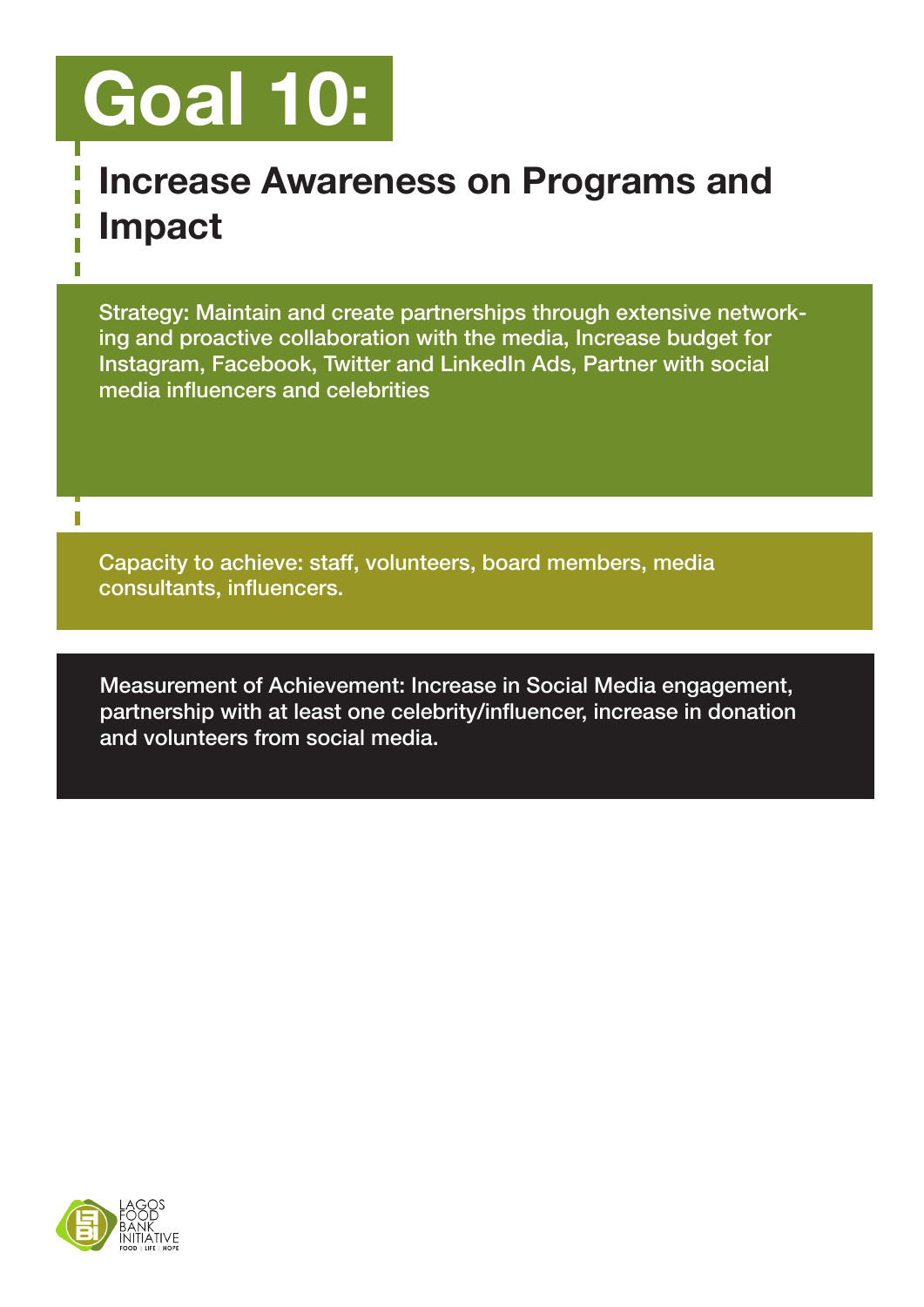## Goal 11:

#### Improve Monitoring and Evaluation across Food bank Programs and Activities

Strategy : Maintain a detailed logbook of donated items, Monitoring and evaluation of outreach reports, Monitoring and evaluation of LFBI programs e.g. TEFAP, NUMEPLAN, EDUFOOD, etc. Monitoring and evaluation of nutritional status of beneficiaries of each nutrition intervention program.

Capacity to Achieve Goals: Food Bank staff, Volunteers, consultants,

Measurement of Achievement: Accurate and timely reporting, improved programs impact.